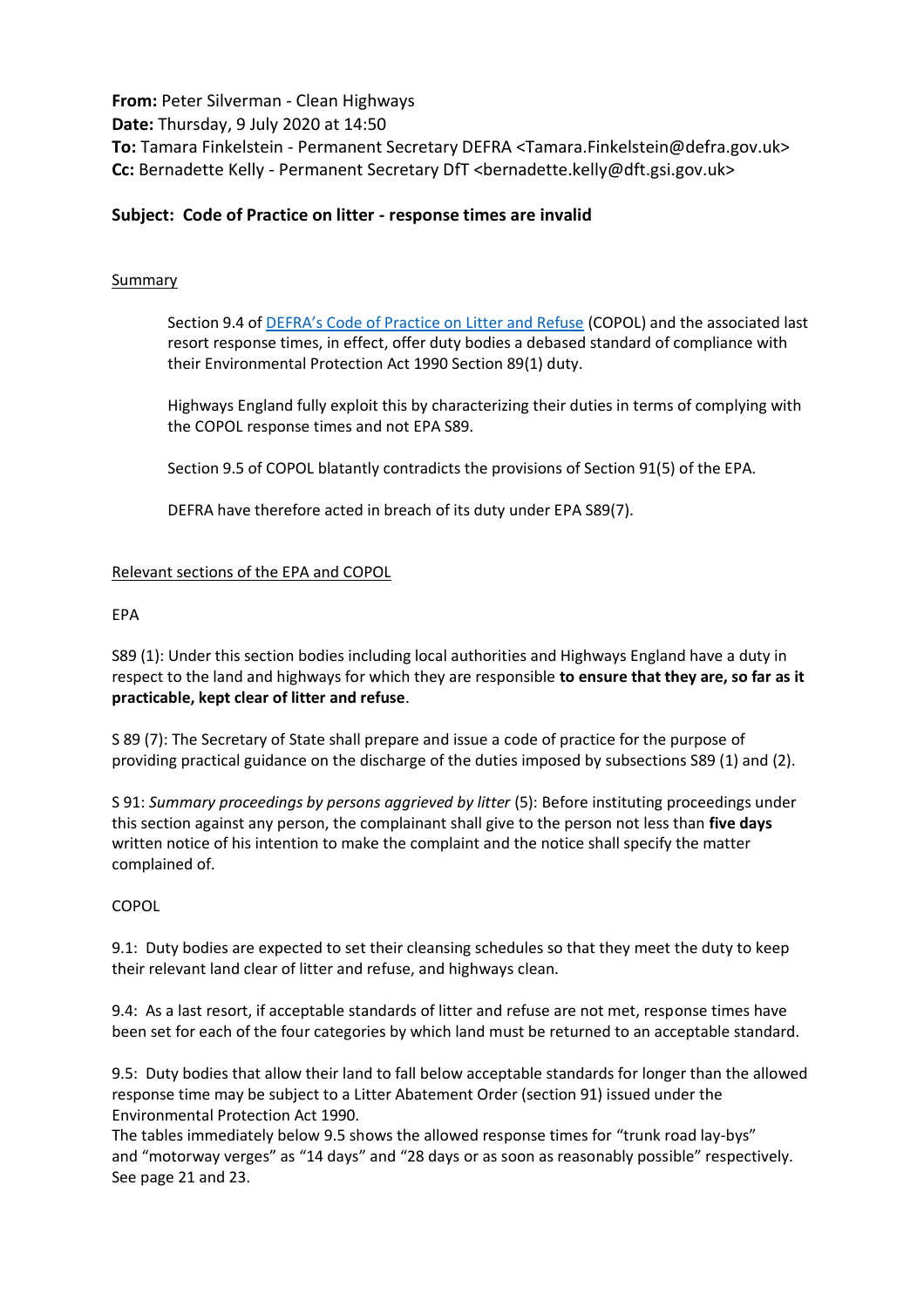# COPOL 9.4 in effect offers duty bodies a debased standard of compliance with Section 89(1) &(2) of the EPA.

In order "to ensure that the land is, so far as it practicable, kept clear of litter and refuse" (EPA S89(1) it follows that it needs to be cleaned on a regular, i.e. "scheduled" (COPOL 9.1), basis and, where appropriate, inspected between routine cleansings to ensure that one-off incidents are dealt with promptly.

COPOL 9.4 however offers a debased standard based on "last resort" response times. **Surely if "acceptable standards of litter and refuse are not met" then the appropriate guidance should be to remind the body in question that they are in breach of their statutory duty and that they should immediately apply additional resources to ensure that they are met in the future**.

As an example, let's consider a busy trunk road lay-by. To comply with their statutory duty, it might make sense for the relevant duty body to attend to it on a daily basis. Because lay-bys offer safe parking this would not present any issues of practicability.

However, the COPOL response time for a lay-by is 14 days (see page 21 and 23). A duty body could, if they chose to do so, comply with this by cleaning it once a week or even once a fortnight as the land would always be brought back to the required standard within 14 days.

Complying with the last resort response time therefore does not ensure the highway is "kept clear of litter, so far as it practicable".

## Highways England characterize their duties in terms of complying with the COPOL response times and not EPA S89

The following statements speak for themselves:

"Highways England have confirmed that any restoration measures are required to take place within the timescales set out in the Code of Practice on Litter and Refuse" - 25th June 2020 - Rachel Maclean MP, Parliamentary Under-Secretary at the Department for Transport in a [written parliamentary answer](https://www.theyworkforyou.com/wrans/?id=2020-06-17.60713.h&s=litter) to Andrew Gwynne MP in reference to litter on the M67.

"… we arrange to clear the litter within the timescales required by the Code of Practice" - 15th June 2020 – Nick Harris, HE Operations Director in [a letter](https://www.cleanhighways.co.uk/wp-content/uploads/2020/06/HE-to-B-Keeley-MP-.pdf) to Barbara Keeley MP.

"The litter at this location was graded on 18 November and this information was passed to our contractors Ringway, to arrange for this area to be picked within 28 days" - 6th December 2019 - Leanne Morphew Administrator, Business Services Team East Highways England in [an e-mail to a complainant.](https://www.cleanhighways.co.uk/wp-content/uploads/2019/12/HE-6-Dec-2019.pdf)

"Our service provider inspect the network weekly and should be programming in clearance works in accordance with the DEFRA Code of Practice" - July 2017 Wayne Moore SE Customer Network Manager Operations & Stewardship Highways England in [an email to](https://www.cleanhighways.co.uk/wp-content/uploads/2017/01/HE-to-D-Basson-M£-Litter-Code.pdf)  [another complainant.](https://www.cleanhighways.co.uk/wp-content/uploads/2017/01/HE-to-D-Basson-M£-Litter-Code.pdf)

None of the source documents refer to a duty to keep the highway clear of litter. Other examples [can be seen here](https://www.cleanhighways.co.uk/m25/litter-code-of-practice-m25)

#### Section 9.5 of COPOL contradicts and undermines the provisions of Section 91(5) of the EPA

The Act does not provide for any variation of the S91(5) 5 days' notice period. Parliament presumably felt, correctly in my view, that 5 days was sufficient time for any land that had become defaced by litter to be cleared – even the central reservation of a motorway.